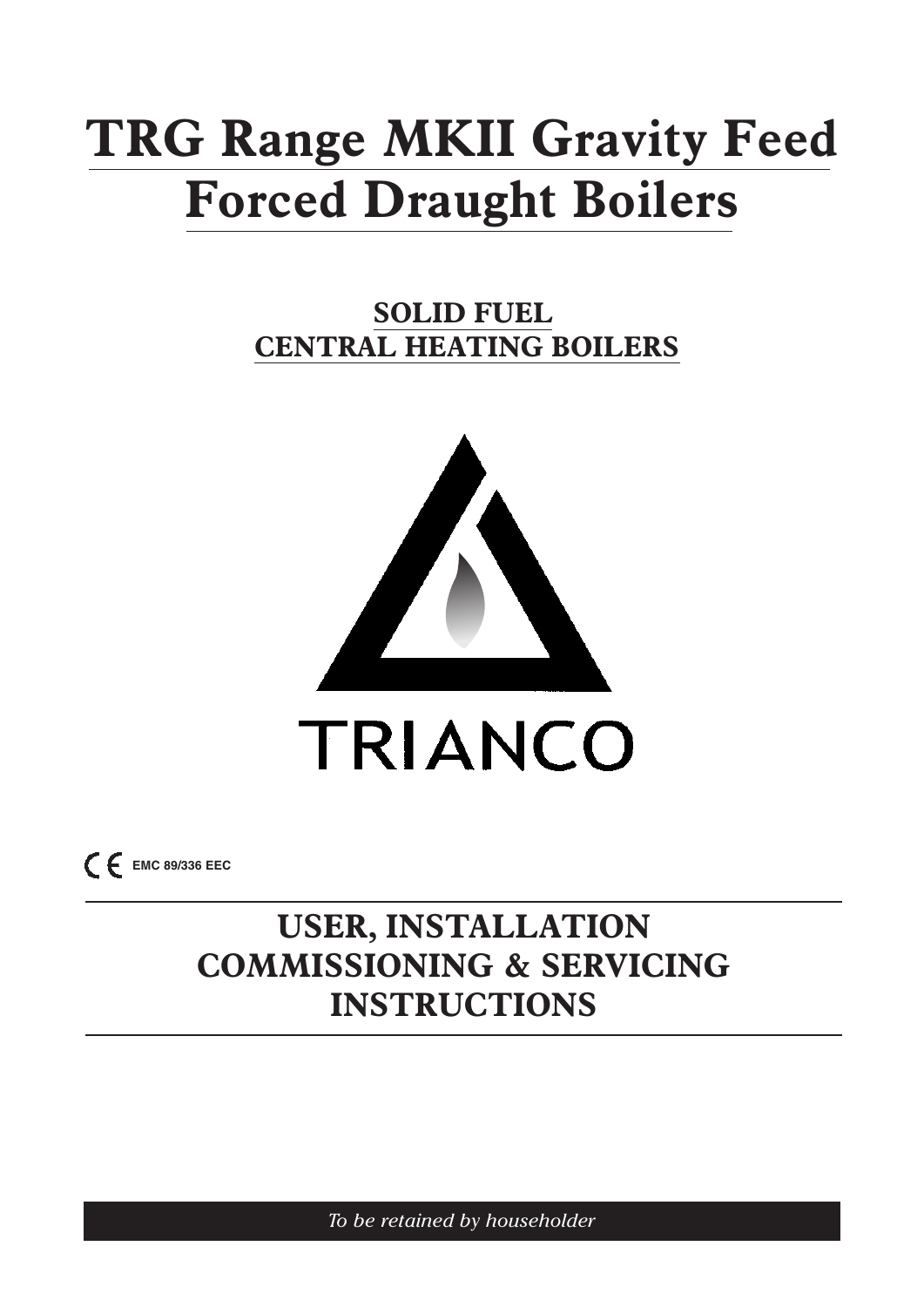### **HEALTH AND SAFETY**

#### **INFORMATION FOR THE INSTALLER AND SERVICE ENGINEERS**

Under the Consumer Protection Act 1987 and the Health and Safety at Work Act 1974, it is a requirement to provide information on substances hazardous to health (COSHH Regulations 1988).

The Company takes every reasonable care to ensure that these products are designed and constructed to meet these general safety requirements, when properly used and installed.

To fulfil this requirement products are comprehensively tested and examined before despatch.

This appliance may contain some of the items below.

When working on the appliance it is the Users/Engineers responsibility to ensure that any necessary personal protective clothing or equipment is worn appropriate to parts that could be considered as being hazardous to health and safety.

The installer should be aware of his responsibilities under the Act and provide, where necessary, appropriate protection for persons carrying out the installation.

#### INSULATION AND SEALS

Glass Rope, Mineral Wool, Insulation Pads, Ceramic Fibre, Glass Insulation.

May be harmful if inhaled. May be irritating to the skin, eyes, nose or throat. When handling avoid inhalation and contact with eyes. Use (disposable) gloves, face masks and eye protection.

After handling wash hands and other exposed parts. When disposing, reduce dust with water spray, ensure parts are securely wrapped.

#### GLUES, SEALANTS & PAINT

Glues, Sealants and Paints are used in the product and present no known hazards when used in the manner for which they are intended.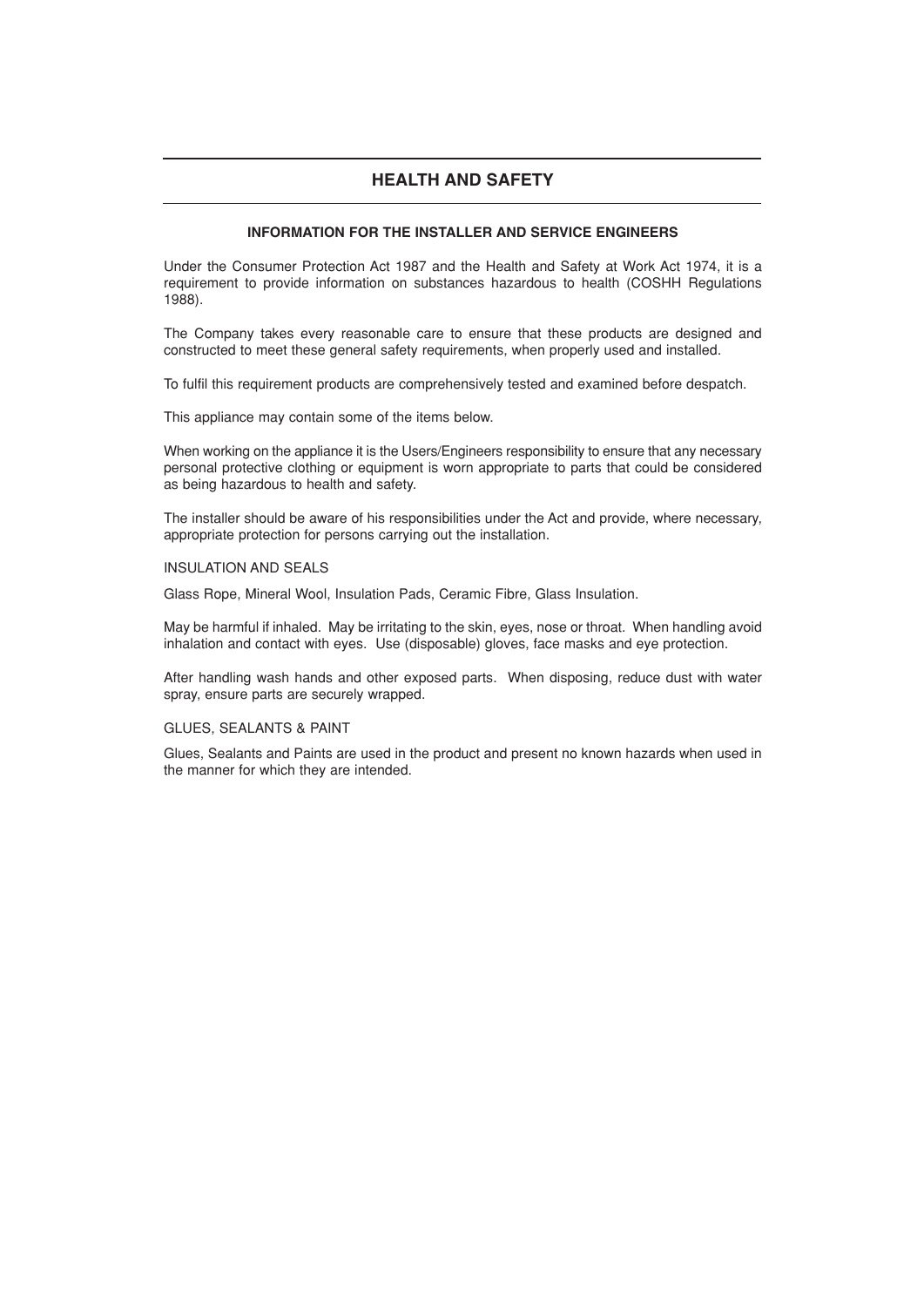### **CONTENTS**

**PAGE**

|                | 1. USER INSTRUCTIONS             | 1/2   |
|----------------|----------------------------------|-------|
| 2 <sub>1</sub> | <b>OPERATING DETAILS</b>         | 3     |
| 3.             | <b>Technical INFORMATION</b>     | 4     |
| 4.             | <b>INSTALLATION INSTRUCTIONS</b> | 5/6/7 |
| 5.             | <b>SERVICING</b>                 | 8     |
| 6.             | <b>SPARES</b>                    | 9     |
|                | 7. FAULT FINDING                 | 12/13 |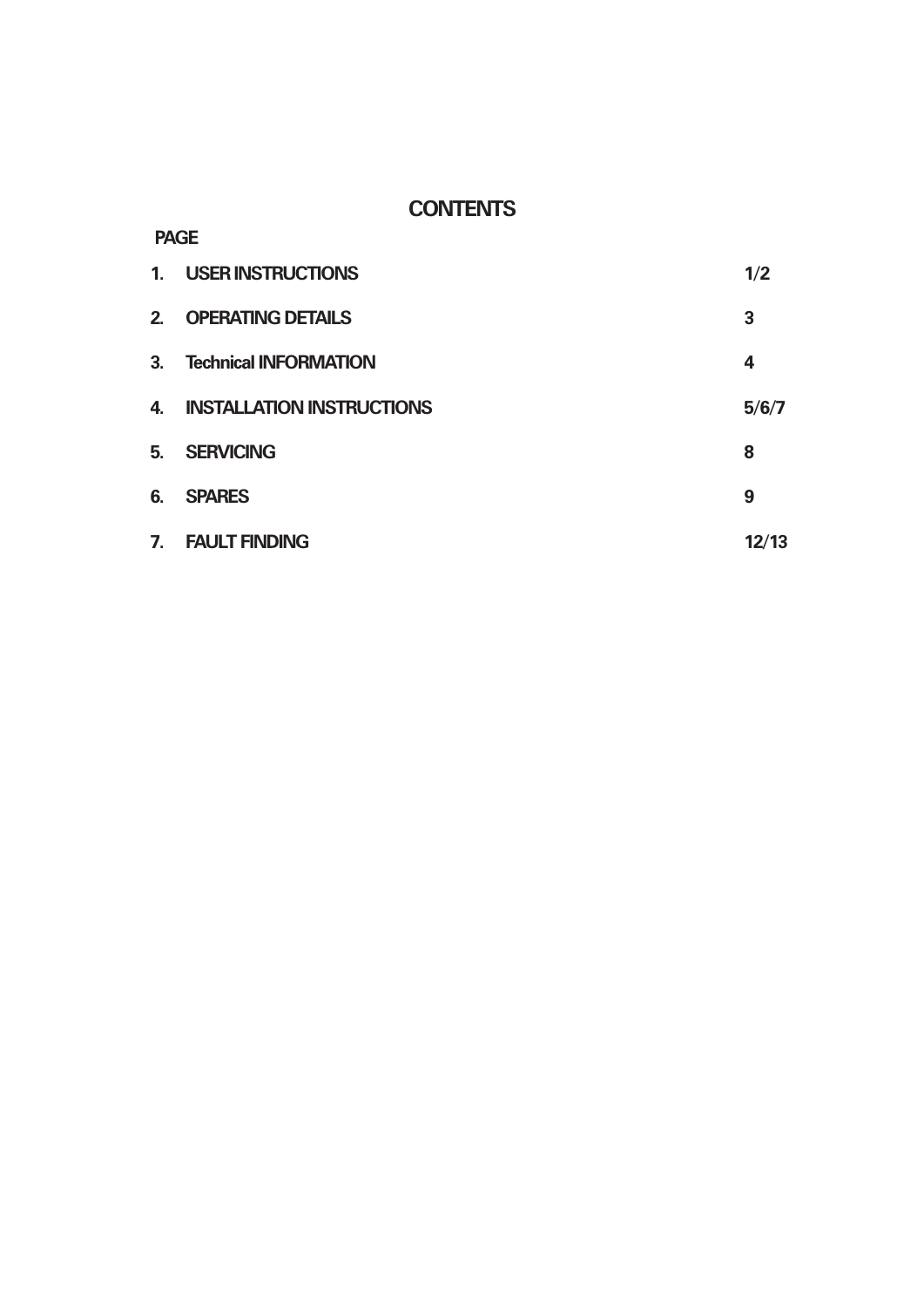### **TR ENGINEERING CUSTOMER AFTER SALES SERVICE INFORMATION**

### **A step by step guide to reporting a fault with your appliance**

A qualified field SERVICE ENGINEER is available to attend a breakdown or manufacturing fault occurring whilst the appliance is under quarantee.

### **No charge will be made for parts and/or labour providing:**

• An appliance fault is found and the appliance has been installed and commissioned within the past 12 months. Reasonable evidence of this must be supplied on request.

### **A charge will be made where:**

• Our Service Engineer finds no fault with the appliance (see note below).

or

• The cause of a breakdown is due to other parts of the plumbing/heating system (including sub-standard or incorrect fuel type), or with equipment not supplied by TR Engineering.

or

• The appliance is outside the manufacturer's guarantee period (see terms and conditions).

or

The appliance has not been correctly installed. commissioned or serviced as recommended (see commissioning, installation and service instructions)

or

• The breakdown occurs immediately following an annual service visit. In this instance your appointed Service Agent must check all his work PRIOR to requesting TR Engineering to attend.

or

When a service engineer fails to find a fault with the boiler, or if other parts of your heating system, other than the boiler, are faulty.

### **What to do in the event of an appliance fault or breakdown:**

- **Step 1:** Always contact your installer or commissioning engineer in the first instance, who must thoroughly check all his work PRIOR to requesting a service visit from TR Engineering.
- **Step 2:** If your appliance has developed an in-guarantee fault your installer should contact TR Engineering for assistance.

### **What happens if my installer/engineer is unavailable?**

**Step 3:** Contact TR Engineering Direct. We will provide you with the name and telephone number of our Service Agent. However, a charge may apply if the fault is not covered by the appliance guarantee (payment will be requested on site by our independent Service Agent).

### **PLEASE NOTE:**

Unauthorised invoices for attendance and repair work carried out on this appliance by any third party will not be accepted by Trianco.

### **SERVICE CENTRE AND TECHNICAL SUPPORT**

Tel: 0114 257 2300 Fax: 0114 257 2338 Hours of business Monday to Thursday 8.30am - 5pm Friday 8.30am - 2.30pm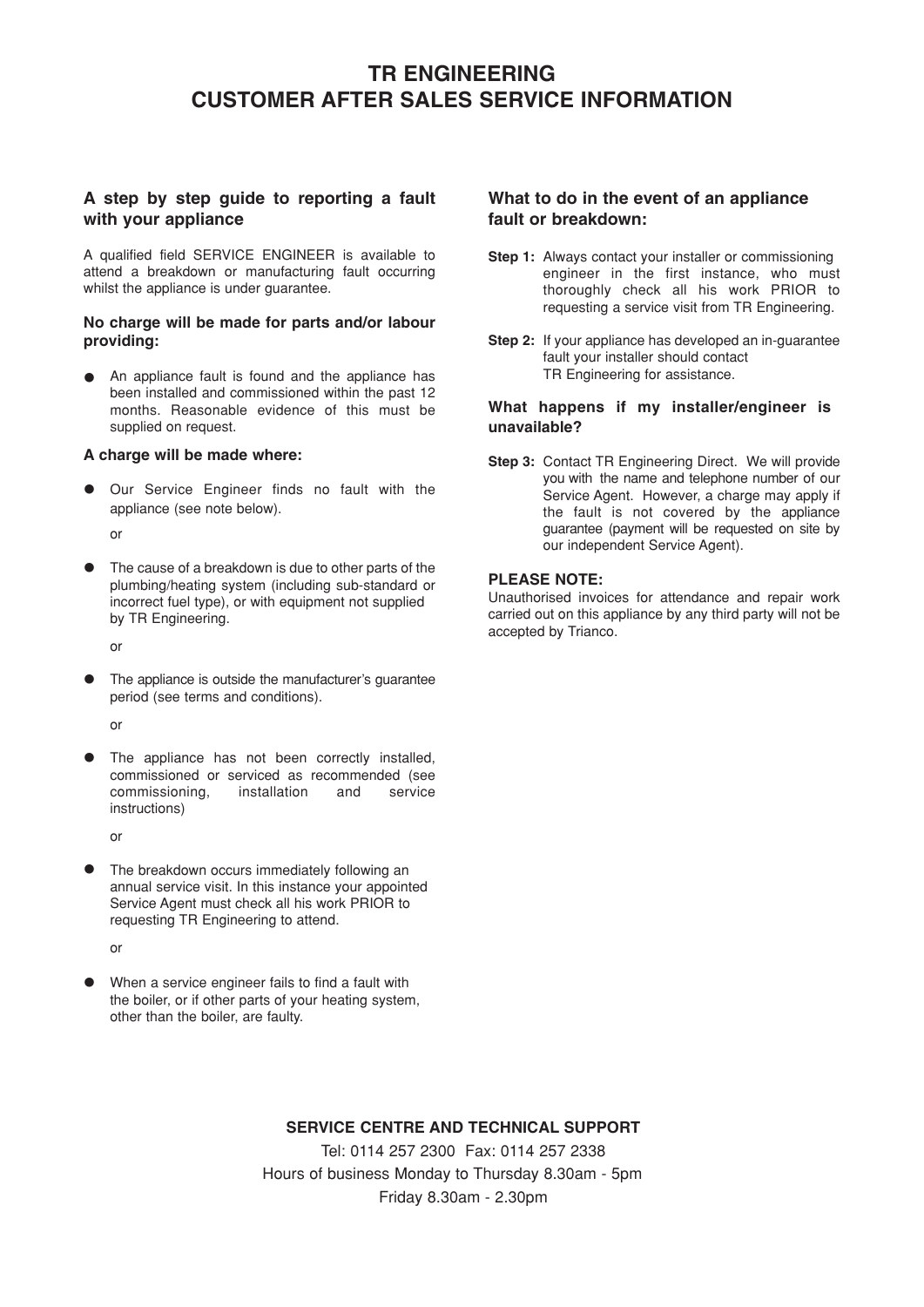### **1. USER INSTRUCTIONS**

After completing the installation, the heating Contractor should demonstrate to the user the operation of the boiler, in particular the method of lighting, declinkering and flueway cleaning.

The following information and instructions are provided to enable you to obtain the best possible results from your boiler with the minimum of attention.

TR Engineering "TRG" forced draught gravity feed boilers have been approved for burning smokeless fuel and are in the list of Approved Domestic Solid Fuel Appliances issued by the heating Equipment Technical Approval Scheme (HETAS Ltd.) They are designed to burn anthracite in accordance with the requirements of the Clean Air Act 1956 and can be installed in the kitchen or utility room to provide full central heating and domestic hot water for the whole house.

The boiler output is automatically controlled by a water sensing thermostat which switches the forced draught fan on to boost the fire when there is a demand for heat. On reaching the desired temperature the fan is switched off and the fire then slumbers at a low burning rate under controlled natural draught until there is a further demand for heat.

The fuel feeds by gravity from the hopper to the firebed where it is burnt at a constant firebed depth with the residual ash being formed into a solid clinker for easy removal by the inbuilt declinking ram.

### **Routine Cleaning**

#### **IMPORTANT: ISOLATE ELECTRICAL SUPPLY TO THE BOILER BEFORE SERVICING**

Routine flue cleaning of the boiler on a weekly basis is easily carried out by the user through the draught stabiliser opening, which allows the purpose designed scraper to be passed down the flue ways. A complete maintenance service should be carried out annually by a qualified service engineer.

Electrical work should be carried out by a qualified electrical engineer.

The boiler can be connected to any normal type of heating and indirect hot water system but being a continuous burning appliance it is essential that a radiator or towel rail is connected in the gravity circuit to dissipate any residual heat when the heating pump is off.

### **Fuel**

**The TRG boiler is designed to burn anthracite grains and beans. These must be of a type which, when burned, produce mostly clinker residue. Using a fuel which produces mostly ash may cause restriction of the airways, potentially extinguishing the fire. The ratio should be at least 80% clinker to 20% ash.**

**Please note that the quality of fuel can drastically affect the performance of your boiler. As such, care must be taken to make sure these recommendations are carried out.**

**Wet fuel and oversize pieces could impede the gravityfeeding of the appliance, so to avoid the inconvenience of the fire going out, any excess moisture should be allowed to drain and any oversized pieces of fuel should be removed**.

### **Fuel Feed Regulations**

A fuel-regulator is located at the back of the hopper to control the depth of firebed. Adjustment is provided by means of holes which engage over a hanger peg to suit the fuel being burned. The following settings must be used:

### **Fuel Regulator Settings**<br>Top hole **Anth**

Anthracite Grains 2nd hole from top Anthracite Beans

**Note:** Do not allow fuel level in hopper to fall below fuelregulator plate.

### **Declinkering**

Under average winter conditions it is usually necessary to declinker once a day, preferably in the morning at the start of the heating load. Do not declinker last thing at night as this could cause a blow-back (delayed ignition of flue gases) if the fire is not fully recovered to a bright condition.

During periods of low demand, the boiler will not require declinkering as often. This will be determined by the amount of fuel used. Where the fuel being used produces low density ash rather than a clinker, the boiler may require more frequent declinkering.

### **Method of Declinkering**

- 1. Ensure that a bright fire exists by turning up the thermostat setting to bring fan on for a few minutes.
- 2. Switch off thermostat.
- 3. Pull the declinkering lever two full strokes.
- 4. Switch on thermostat and ensure fan blows for a few minutes to recover the fire.
- 5. Re-set thermostat to required temperature.
- 6. Top up hopper with fuel as required.

#### **Notes:**

- a. Not more than two strokes should be made in any declinkering operation.
- b. Occasionally it may be necessary to free large clinkers by pulling them slowly forward with a hooked poker.
- c. The art of declinkering is to do it often enough to prevent a large clinker forming, but not so often as would push unburnt fuel into the ashpan to waste.
- d. A blow-back is caused by the delayed ignition of flue gases. This is normally a very rare phenomenon and should never occur on a correctly operated boiler. If, however, a blow-back is experienced then particular attention should be paid to the method of Declinkering with emphasis on the recovery of the fire both before and after declinkering. (See Fault Finding Chart).
- e. Remember to empty the ashpan every few days and never allow it to become over full otherwise the fire plate could be damaged. It is recommended that the ashpan is emptied prior to declinkering to ensure the clinker is cool and there is adequate capacity to receive fresh clinkers.

### **Door and Hopper Seals**

Always keep the fire-door and hopper lid/chute firmly clamped when the boiler is in operation, otherwise uncontrolled combustion could result.

### **Safety Switch**

In the event of a chimney blockage the boiler should automatically shut down to a safe condition due to the operation of the Safety Switch.This condition is indicated by illumination of the red 'Fume Warning' light on the fan cover.The Safety Switch is located at the top of the boiler near the draught-stabiliser and in the event of a boiler shut down will need resetting. It is important, however, that the Safety Switch is only reset after the blockage has been cleared.

Push the red reset button to restart the boiler; the warning light will then go out.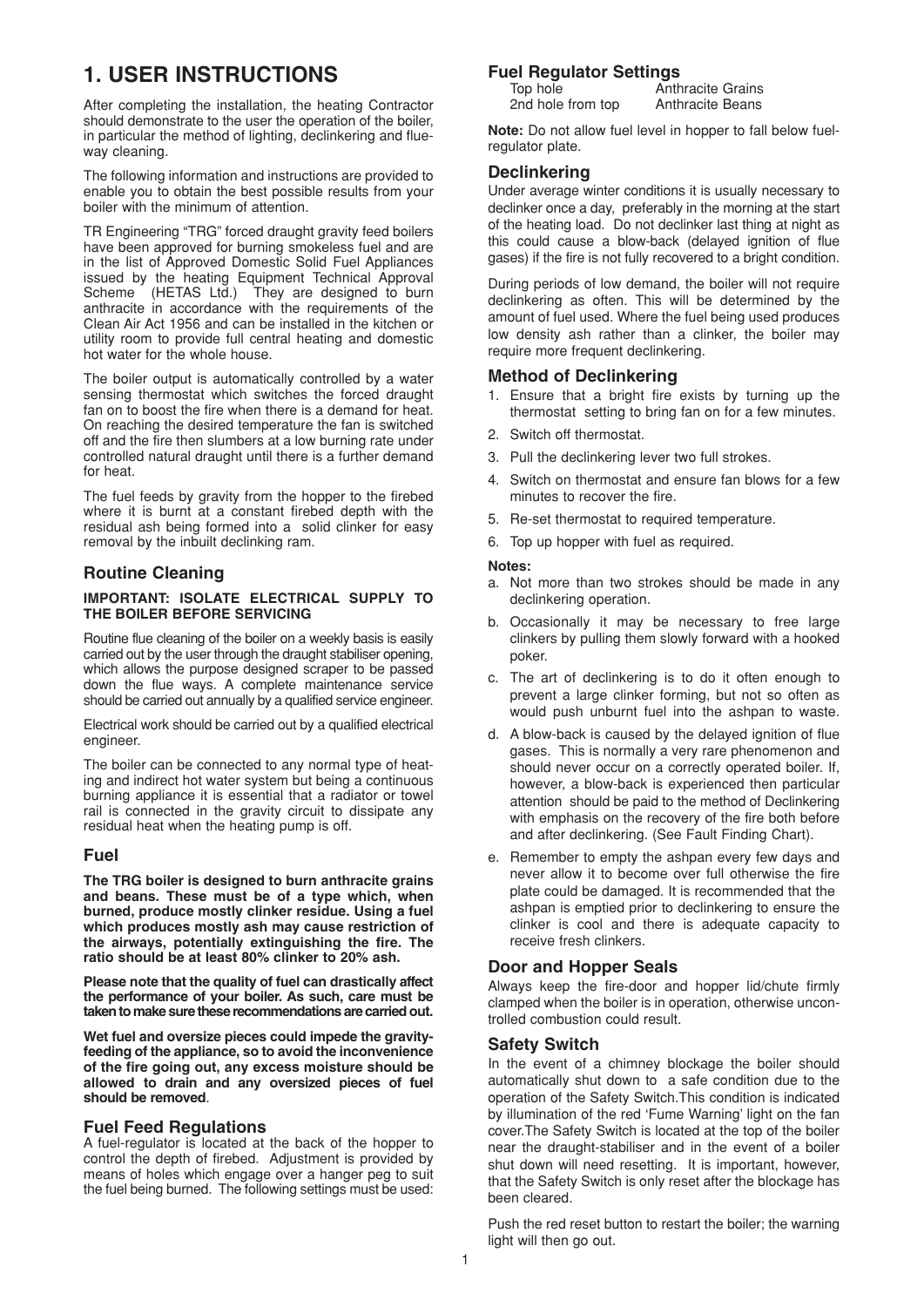

### **To Light Boiler**

- 1. Check that the boiler is full of water and all valves are open.
- 2. Switch on electrical supply to boiler
- 3. Ensure that the fuel- regulator is correctly positioned to suit the fuel being used and fill hopper (see under Fuel Regulator Settings)
- 4. Thoroughly warm the chimney by lighting two or three firelighters in the boiler flue outlet.
- 5. After warming the chimney insert three fire lighters in the middle and well up into the firebed. Light and allow them to burn under natural draught for 3 or 4 minutes. (See Fig. 3 for position of fire lighters)
- 6. Close the fire-door., switch on the fan by turning up the thermostat.
- 7. The fire should be well established within approximately 15 minutes, but check to make sure that the fire lighters have not been extinguished.
- 8. The fan will continue to blow until the thermostat setting is reached. Thereafter it will operate automatically, switching on and off to satisfy the heat demand.

### **Thermostat Settings**

| Setting                           | $Low \quad 1 \quad 1 \quad 1 \quad 1$ High |  |  |  |
|-----------------------------------|--------------------------------------------|--|--|--|
| Approx Temp. °C 55 60 66 71 76 82 |                                            |  |  |  |

The setting selected will depend on the nature of the load, i.e. whether heating or hot water, the season of the year and individual requirements.

Typical settings are:

| Domestic Hot Water                          | $55^\circ$ to $60^\circ$ C |
|---------------------------------------------|----------------------------|
| Early and latter parts<br>of heating system | $66^\circ$ to $71^\circ$ C |

Mid winter conditions 76° to 82°C

### **Air Control**

On a demand for heat, air is supplied to the fire by a thermostatically controlled forced draught fan, whereas during the "fan off" period the fire idles at a low rate of burning under natural draught.

The air supply for both rates of combustion is controlled by a balanced flap in the fan throat which is factory set for "blast" and has adjustment for "idling" if required.(See Fig. 2.)

In addition to the primary air, pre-heated secondary air is also supplied over the firebed to ensure complete combustion.



### **WARNING NOTES**

#### **Fumes:**

When properly installed and operated, this appliance will not emit fumes into the dwelling. Occasional fumes from ash removal and refuelling may occur but persistent fume emission is potentially dangerous and must not be tolerated. If, despite the operation of the Safety Switch, fumes are emitted from the boiler then the following immediate action should be taken:

- a. Switch off the electrical supply to the boiler.
- b. Open doors and windows to ventilate the room.
- c. Let the fire out or safely dispose of fuel from the appliance.
- d. Check the boiler flueways and chimney for blockage and clean as required.
- e. Do not attempt to re-light the fire until the cause of the fume emission has been identified and corrected. If necessary, seek expert advice.

### **Frozen System**

Do not attempt to light the fire if it is suspected that any part of the water system is frozen.

### **Ventilation**

An extractor fan must not be fitted in the same room as the appliance.

### **Operating Problems**

If in difficulty with the operation of the boiler, refer to the Fault Finding Chart which indicates most of the common operating faults and suggests remedies to overcome them. If this chart does not provide the answer, contact your local Heating Engineer for assistance.

### **Maintaining the Boiler**

Routine cleaning maintenance of this boiler is a simple procedure and can be carried out by the user, but it is recommended that a complete service be undertaken annually by a qualified Service Engineer.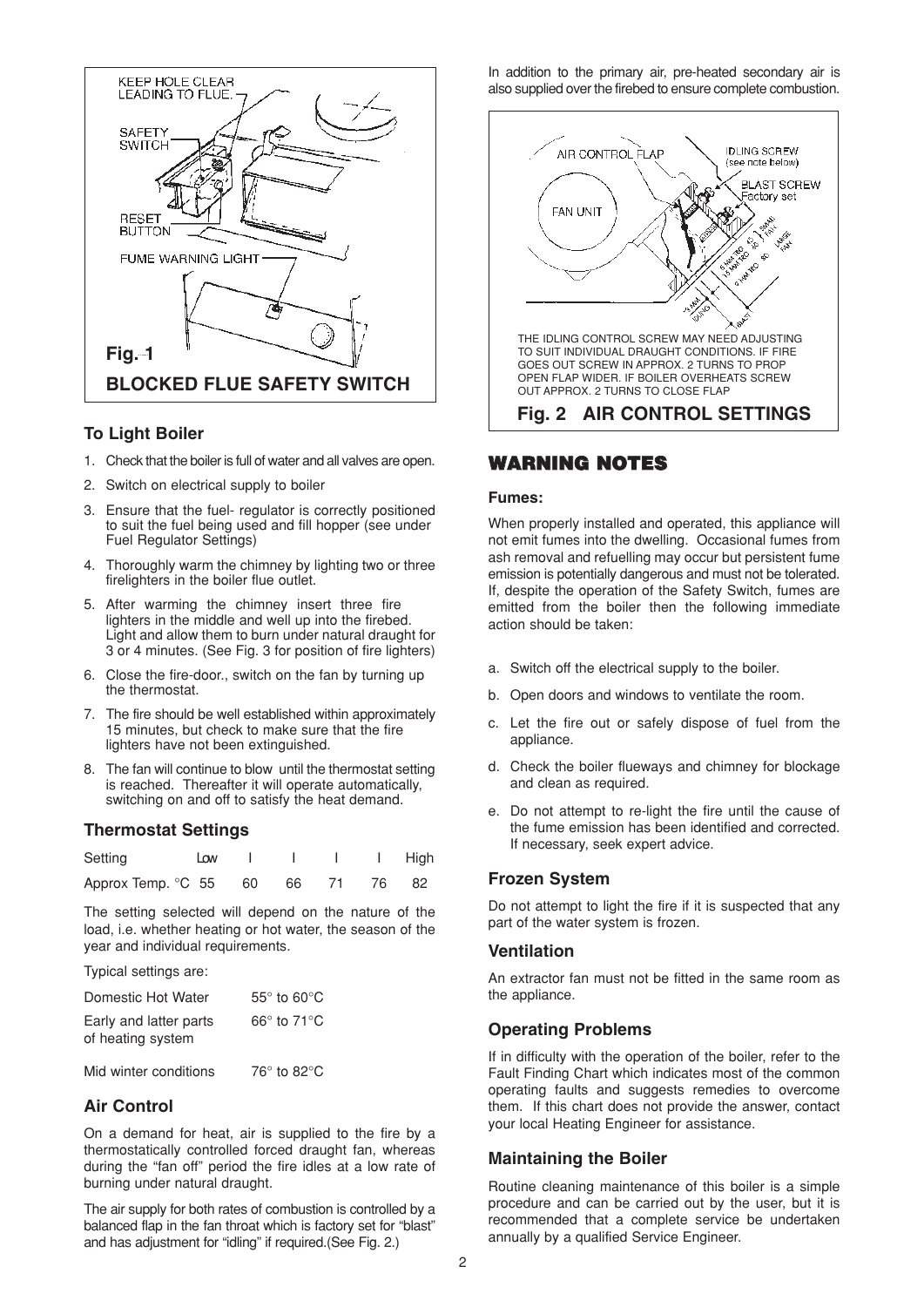### **2. OPERATING DETAILS**



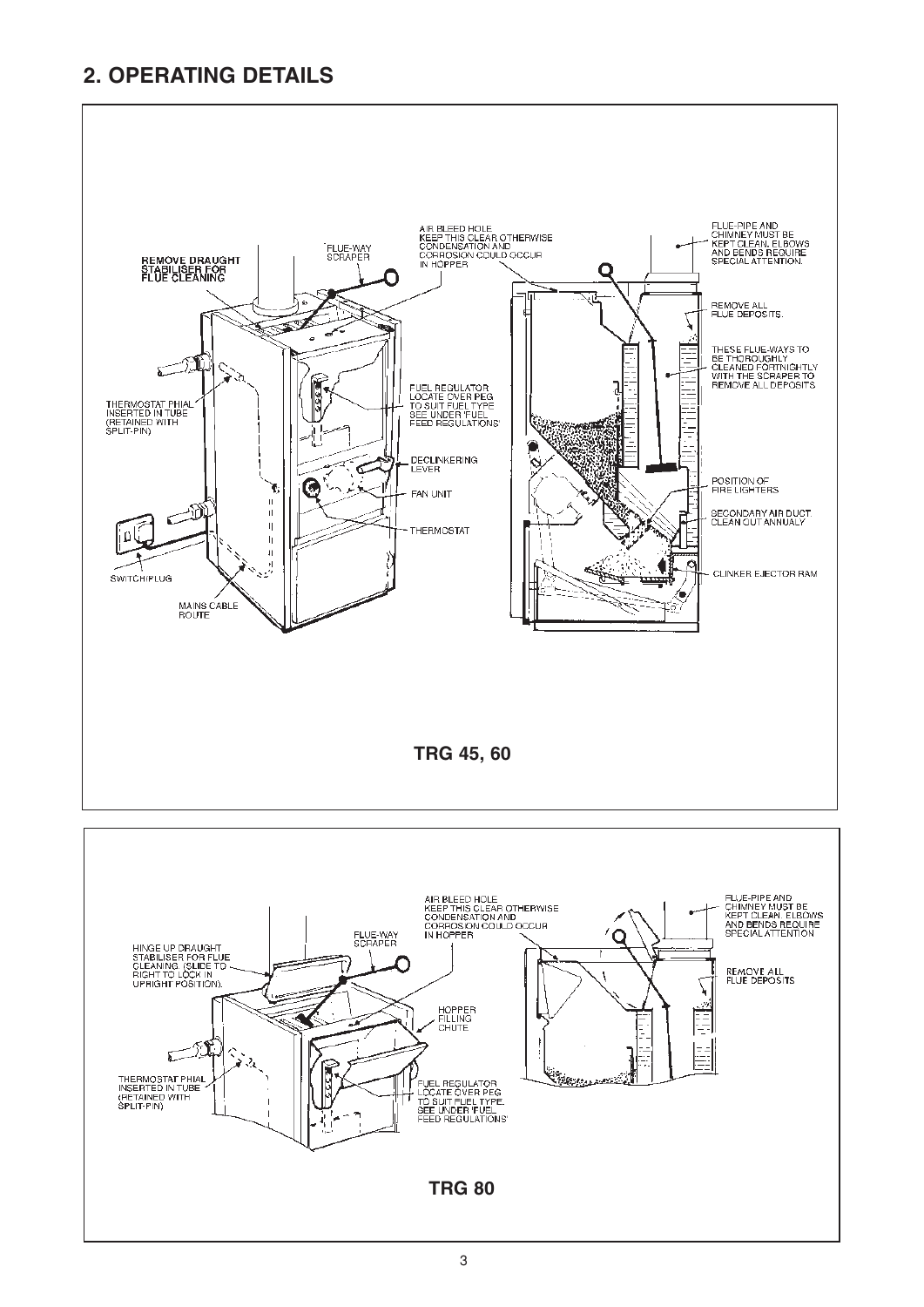### **3. TECHNICAL INFORMATION**



### **NOTE**

THE BOILER MUST HAVE A CONTINUOUS ELECTRICAL SUPPLY WHICH SHOULD BE INTERRUPTED ONLY BY THE BOILER THERMOSTAT AND THE SAFETY SWITCH. ANY SYSTEM CONTROLS SUCH AS A TIME-SWITCH OR ROOM THERMOSTAT MUST BE WIRED INDEPENDENT OF THE BOILER TO CONTROL THE CENTRAL HEATING PUMP.

| <b>BOILER MODEL</b>                                |                                                     | <b>TRG 45</b>  | <b>TRG 60</b> | <b>TRG 80</b>   |
|----------------------------------------------------|-----------------------------------------------------|----------------|---------------|-----------------|
| <b>Heat Output</b>                                 | <b>kW</b>                                           | 13.2           | 17.6          | 23.5            |
|                                                    | Btu/h                                               | 45,000         | 60,000        | 80,000          |
| *Radiator Surface                                  | m <sup>2</sup>                                      | 21             | 30            | 42              |
|                                                    | ft <sup>2</sup>                                     | 230            | 325           | 450             |
| Max. Burning Rate                                  | kg/h                                                | $\overline{2}$ | 2.5           | 3.4             |
|                                                    | Ib/h                                                | 4.5            | 5.5           | 7.5             |
| <b>Hopper Capacity</b>                             | kg                                                  | 30             | 37            | 41              |
|                                                    | lb                                                  | 67             | 82            | 91              |
| Weight                                             | kg                                                  | 120            | 150           | 196             |
|                                                    | lb                                                  | 266            | 330           | 435             |
| <b>Water Capacity</b>                              | litres                                              | 34             | 40            | 48              |
|                                                    | gal.                                                | 7.5            | 8.8           | 10.6            |
| Forced Draught Fan<br>230 volt 50Hz                | Watts                                               | 24             | 24            | 35              |
| <b>Water Connections</b><br>(two flow, two return) | in. BSP                                             | 1              | 1             | $1 \frac{1}{2}$ |
| <b>Flue Outlet Socket</b><br>for BS Flue-pipe      | in                                                  | 5              | 5             | 5               |
| Maximum Working head                               | 15.8m (52ft)                                        |                |               |                 |
| Thermostat                                         | Adjustable between 55° C and 82° C in six settings. |                |               |                 |
| Casing                                             | White stove enamel with two tone grey facia.        |                |               |                 |
| Insulation                                         | Glass fibre lining in side panels.                  |                |               |                 |
| Draught Stabiliser                                 | Integral part of boiler                             |                |               |                 |
|                                                    |                                                     |                |               |                 |

\*Based on 160 Btu/h/sq. ft/100 F difference. An allowance of 8,000 Btu/h has been made for domestic hot water.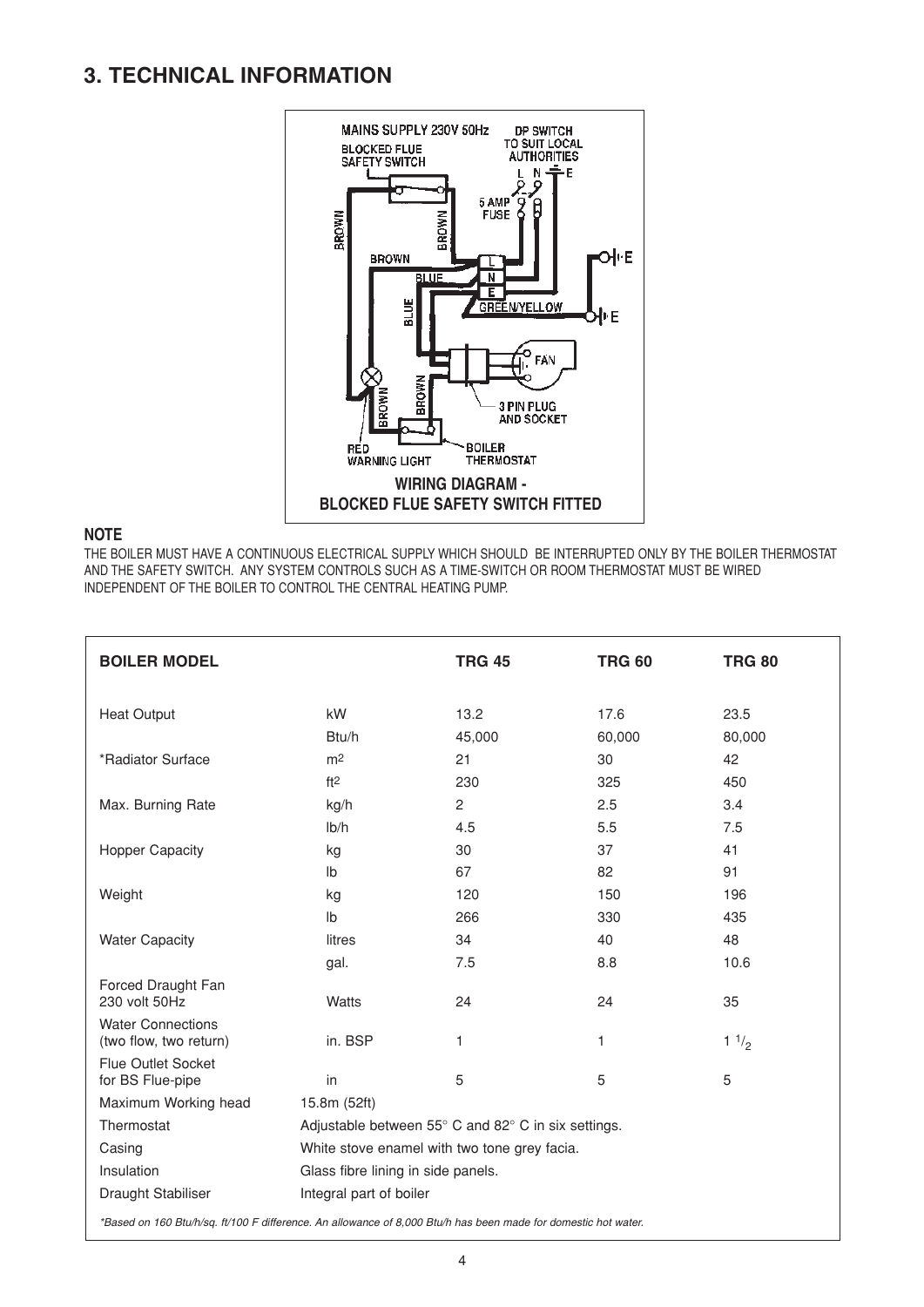### **4. INSTALLATION INSTRUCTIONS**

### **IMPORTANT SAFETY NOTES**

**Read these instructions before installing your boiler.**

**IMPORTANT: ISOLATE ELECTRICAL SUPPLY TO THE BOILER BEFORE CARRYING OUT ANY WORK**

**The mains supply plug is the primary disconnect device and must be readily accessible during normal use.**

To maintain the boiler's high thermal efficiency and reliable operation, it should be serviced annually by a qualified engineer, preferably trained and registered.

Electrical work should be carried out by a qualified electrical engineer.

The boiler can be connected to any normal type of heating and indirect hot water system but being a continuous burning appliance it is essential that a radiator or towel rail is connected in the gravity circuit to dissipate any residual heat when the heating pump is off. (see page 7).

The heating system must comply with the latest editions of British Standards and The Building Regulation, and Electrical Wiring Regulations BS 7671.

**Please note:** It is essential in the interest of boiler efficiency and reliable performance that once the boiler has been installed it is first commissioned, preferably by a registered engineer. It is the responsibility of the installer to ensure that the boiler is commissioned.

Always switch off the electrical supply before removing any of the covers for cleaning.

If any part of the boiler or its flue is modified, then the guarantee/warranty will be invalidated.

We recommend that you keep these instructions in a place near your appliance for easy reference.

Before installing the boiler it is important that these instructions are carefully read and complied with. The installer must also be satisfied that the appropriate sections of the following current issues Standards, Codes of Practice and Regulations are observed:

'Installation of domestic heating appliances burning solid fuel' British Standard Code of Practice BS 8303.

'Installation of chimneys and flues for domestic appliances burning solid fuel' British Standard BS6461 Parts 1 & 2 'Forced circulation hot water central heating systems for domestic premises' BS 5449.

The Building Regulations and Local Bye-laws, Local Water Authority Bye-laws.

### **ELECTRICAL SUPPLY**

230V 1 Phase 50Hz (Fused 5 Amp)

Regulations for the electrical equipment of buildings published by the Institute of Electric Engineers.

The supply cable to the appliance must be BASEC or HAR approved

Note: THIS APPLIANCE MUST BE EARTHED All electrical wiring must be carried out by a qualified electrician in accordance with current I.E.E. Regulations and any Local Regulations that may apply.

### **Boiler Output**

The total heat requirement of the installation should not exceed the rated output of the boiler:

|  | 13.2 kW (45,000 Btu/h) |  | TRG 45        |
|--|------------------------|--|---------------|
|  | 17.6 kW (60,000 Btu/h) |  | <b>TRG 60</b> |
|  | 23.5 kW (80,000 Btu/h) |  | <b>TRG 80</b> |

### **Central Heating System**

The boiler can be used as the heat source for any normal heating system employing pumped small bore circulation with radiators, skirting heating, fan convectors or any other suitable form of heat emitters pump controlled by room stat and time switch. Ensure that a draincock is fitted at the lowest part of the system and a suitable safetyvalve is incorporated in the system pipe-work adjacent to the boiler and before any shut-off valves (Max. setting 35 psi).

The total heating surface recommended when using radiators is:

| 21 <sub>m</sub> | TRG 45        |
|-----------------|---------------|
| 30m             | TRG 60        |
| 42m             | <b>TRG 80</b> |

This is based on an emission of 160 Btu /sq. ft./hour/100 F diff. An allowance of 2.3 kW (8,000 Btu/h) has been made for domestic hot water.

### **Domestic Hot Water System**

It is essential that a double feed indirect cylinder complying with BS 1566: Part 1 is used for domestic hot water supplies. No responsibility will be accepted by TR Engineering if connected otherwise.

Interconnecting pipework between boiler and cylinder should be at least 28mm or 35mm dependent upon size of calorifier used and the vertical distance between thermal centres must not be less than 1m.

Care should be taken to ensure that all pipes have the necessary fall to ensure correct gravity circulation. It is important that the primary circuit to the cylinder is permanently open - no from of control must be used to restrict the circulation.

### **D.H.W. Temperature Control**

If temperature control of the domestic hot water is required, it is recommended that a mixing valve is used to blend hot water from the cylinder with a cold supply so as to provide an acceptable temperature at the taps.

### **THE PERSON(S) WHO INSTALLS THIS APPLIANCE, COMMISSIONS, SERVICES OR CARRIES OUT ANY REMEDIAL WORK, I.E. ELECTRICAL FAULT FINDING, MUST HAVE SUITABLE ENGINEERING QUALIFICATIONS.**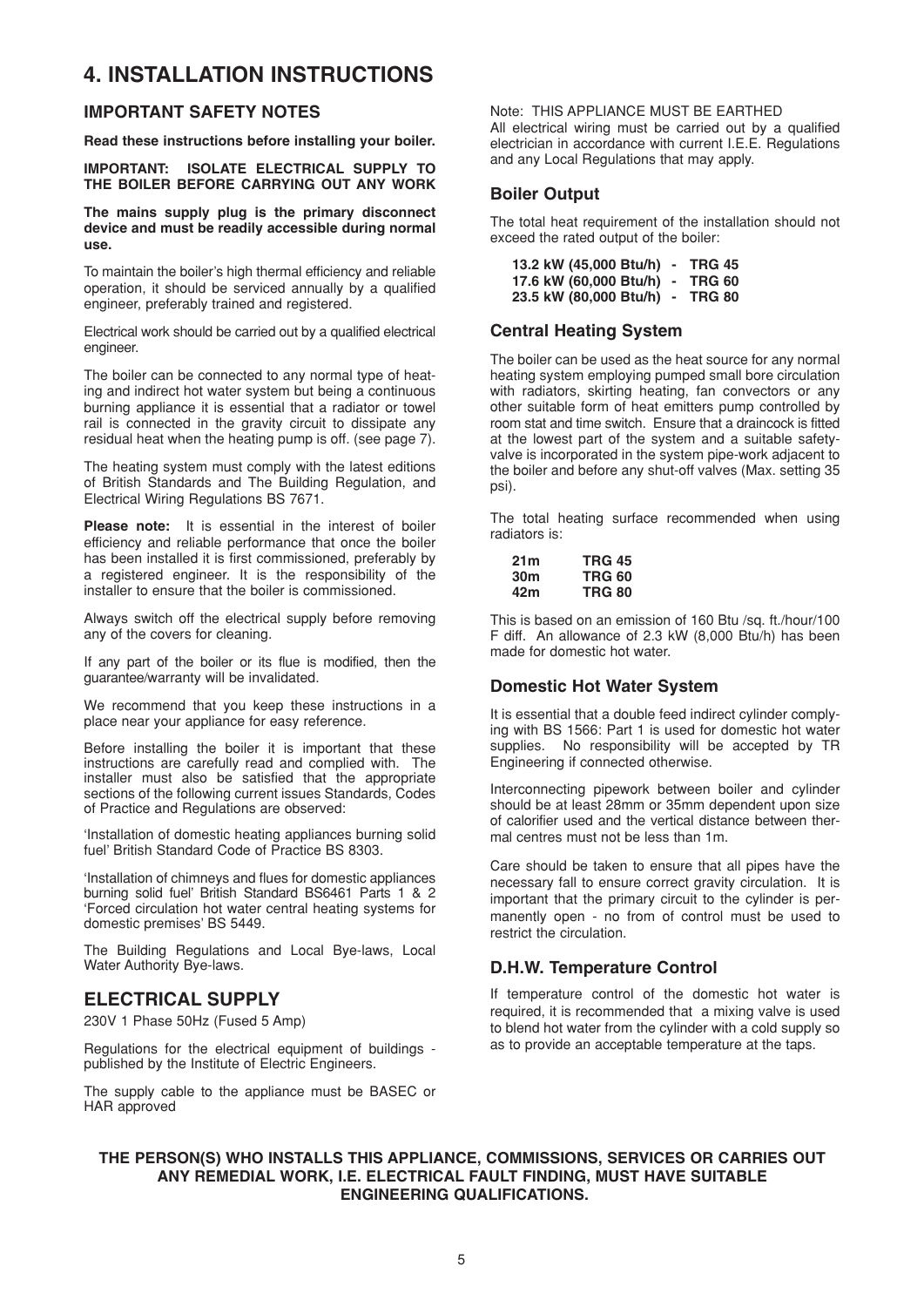### **Pump Overrun Thermostat**

If the boiler is employed solely for central heating and there is no means of dissipating the residual heat by way of a hot water cylinder or heat leak radiator, then a pump overrun stat must be fitted to the boiler flow pipe.

### **Air Supply**

Adequate ventilation is required to ensure that sufficient air is available for combustion. The room in which the boiler is installed must be provided with a permanent fresh air opening of not less than the following:

```
148cm2 - TRG 45
194cm2 - TRG 60
258cm2 - TRG 80
```
An extractor fan must not be used in the same room as the boiler.

### **Chimney and Flue Connection (See Fig. 2)**

The chimney must be structurally sound and preferably fitted with a moisture and acid resistant liner. A minimum height of 15ft. is required with the top of the chimney terminating in a zone not subject to down draught. The terminal must not be fitted with any form of capping that could impede the discharge of flue gases. A soot cleaning door must be provided at the base of the chimney for removal of flue deposits. The connection between boiler and chimney must be made in cast iron or vitreous enamelled steel flue-pipe, and any bends must have an angle of 135 and be complete with a soot cleaning door in class 1 stainless steel.

Note: A draught of 0.03 to 0.05 ins. w.g. is required over the firebed when the boiler is running at its rated output. To measure the draught without the built-in draught stabiliser influencing the reading it is necessary to insert a 6 or 8 mm tube through the tapping at the top of the boiler and down one of the flue-ways, emerging about 25 mm (1") below the bottom.

The draught should also read between 0.03 and 0.05 ins. w.g. when the fire is slumbering with the fan off. The reading should be taken about 15 minutes after a fan blowing period and if in excess of 0.05 ins. w.g. then an additional draught stabiliser may be necessary in the flue-pipe or chimney.

### **Boiler House Installations**

Where it is not possible to use a 15ft high chimney and the boiler can be sited in a separate boiler house, the Monodraught flue system may be considered.

A Code of Practice has been laid down by TR Engineering for this type of installation which must be strictly adhered to for correct operation of the boilers. Information on the Monodraught flue systems may be obtained from:

**Monodraught Flues Ltd., Unit 6 Lancaster Court, Coronation Road, High Wycombe, Bucks. HP12 3TD**

### **Draught Stabiliser**

The draught stabiliser fitted to this boiler is designed to cope with the excess draught produced by the average chimney; however, in coastal areas and other places where high winds are liable to produce exceptionally high draughts, it may be necessary to fit an additional draught stabiliser in the chimney to reduce the draught to an acceptable level.

The boiler's draught stabiliser is factory set and should not be altered.

### **Blocked Flue Safety Switch**

In the event of a chimney blockage the boiler should automatically shut down to a safe condition due to the operation of the Safety Switch. This condition is indicated by illumination of the red 'Fume Warning' light on the fan cover.

The Safety Switch is located at the top of the boiler near the draught-stabiliser and in the event of a boiler shut down will need resetting. It is important, however, that the Safety Switch is only reset after the blockage has been cleared. Push the red reset button to restart the boiler; the warning light will then go out.

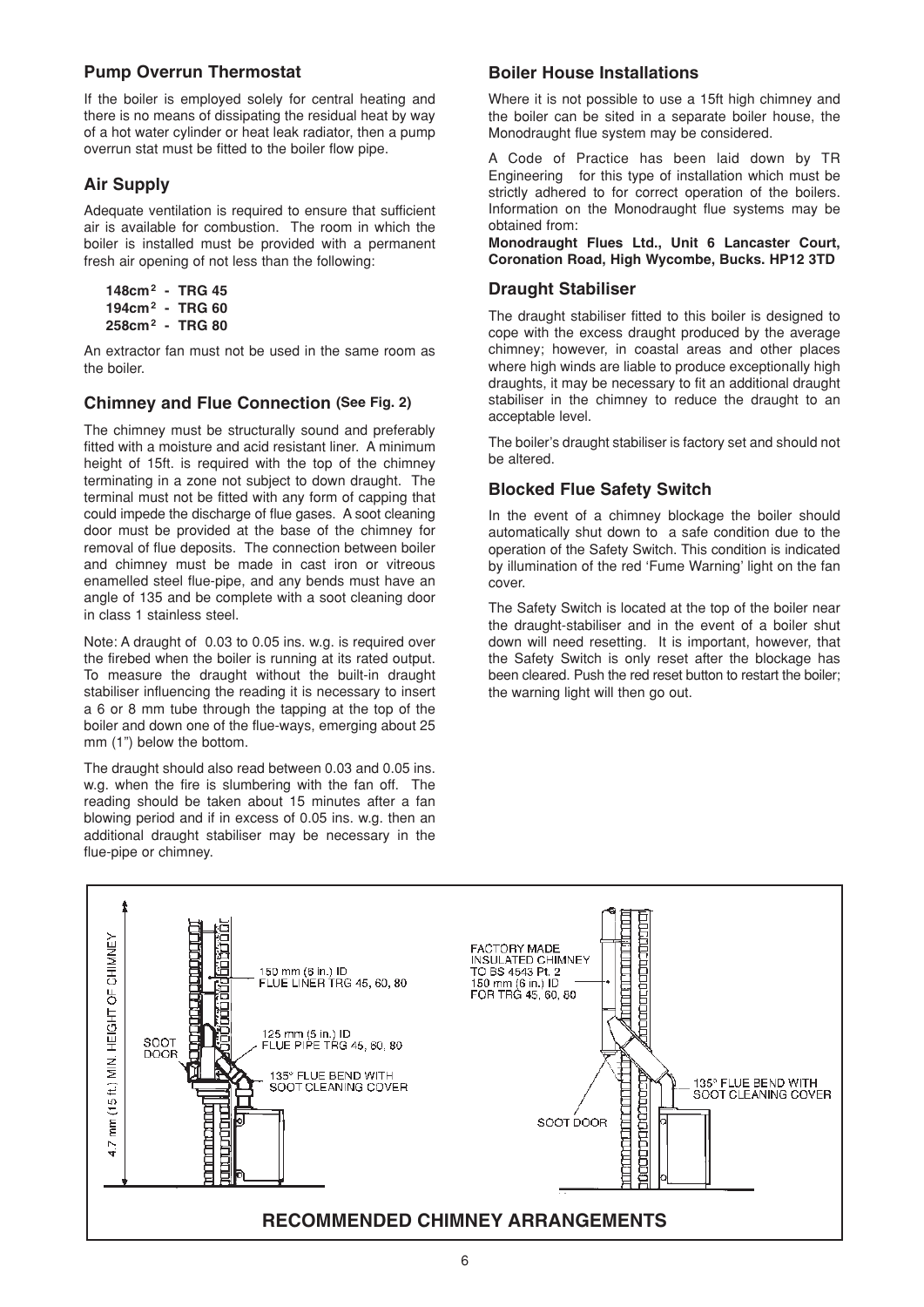### **Boiler Installation**

The boiler is despatched fully assembled (except for larger boilers which have separate casing packs) and only requires the usual water, flue and electrical connections to be made.

- 1. Connect boiler to the heating and hot water systems at the two pairs of side tappings. Fill system and check for leaks (maximum working head 52ft.).
- 2. Make flue connection to chimney with cast iron or vitreous enamelled pipe, fitting sockets uppermost. Check draught stabiliser for free operation of the flap.

### Notes:

- a. Horizontal flue runs must not be used.
- b. A maximum of two flue bends is permissible but these must incline at an angle of 135 and be fitted with soot cleaning covers.
- c. Under no circumstances must a single-wall flue pipe be used as an outside chimney. The chimney must be either a conventional brick construction with a liner or a factory made insulated chimney conforming to BS 4543 Part 2:. Recommended installation practice for chimneys and flues is given in BS 6461 Parts 1 & 2 and also shown below.
- 3. Connect the electrical supply in heat resisting cable B A S E C or H A R approved, from a switched plug (5 amp fuse) to the mains terminal block under thermostat cover. Pass cable along bottom of boiler and through bush in left handside. Check operation of forced draught fan by turning on thermostat, also ensure that the air control flap pivots freely in fan throat.
- 4. Position the fuel regulator on the appropriate hole to suit the fuel being used. (see Operating Instructions for settings).

### **IMPORTANT NOTICE: Heat-Leak Device**

**As with all solid fuel boilers, a certain amount of residual heat is generated even when the appliance is slumbering. To ensure that the boiler continues to operate this excess heat must be dissipated. It is essential that a heat leak radiator or towel rail is fitted to the heating system to disperse this heat.**

**The heat leak device fitted must meet the following emission values and should be located in the gravity circuit parallel with the indirect cylinder.**

| TRG 45 | 0.75 Kw | (2,500 Btu/h) MIN |
|--------|---------|-------------------|
| TRG 60 | 0.75 Kw | (2,500 Btu/h) MIN |
| TRG 80 | 0.75 Kw | (2,500 Btu/h) MIN |

**If the appliance is replacing an existing installation, it may be necessary for the installer to recalculate the heat losses for the premise, as building changes made over time (such as double glazing, cavity insulation, more efficient hot water cylinders) can significantly alter the heating requirements.**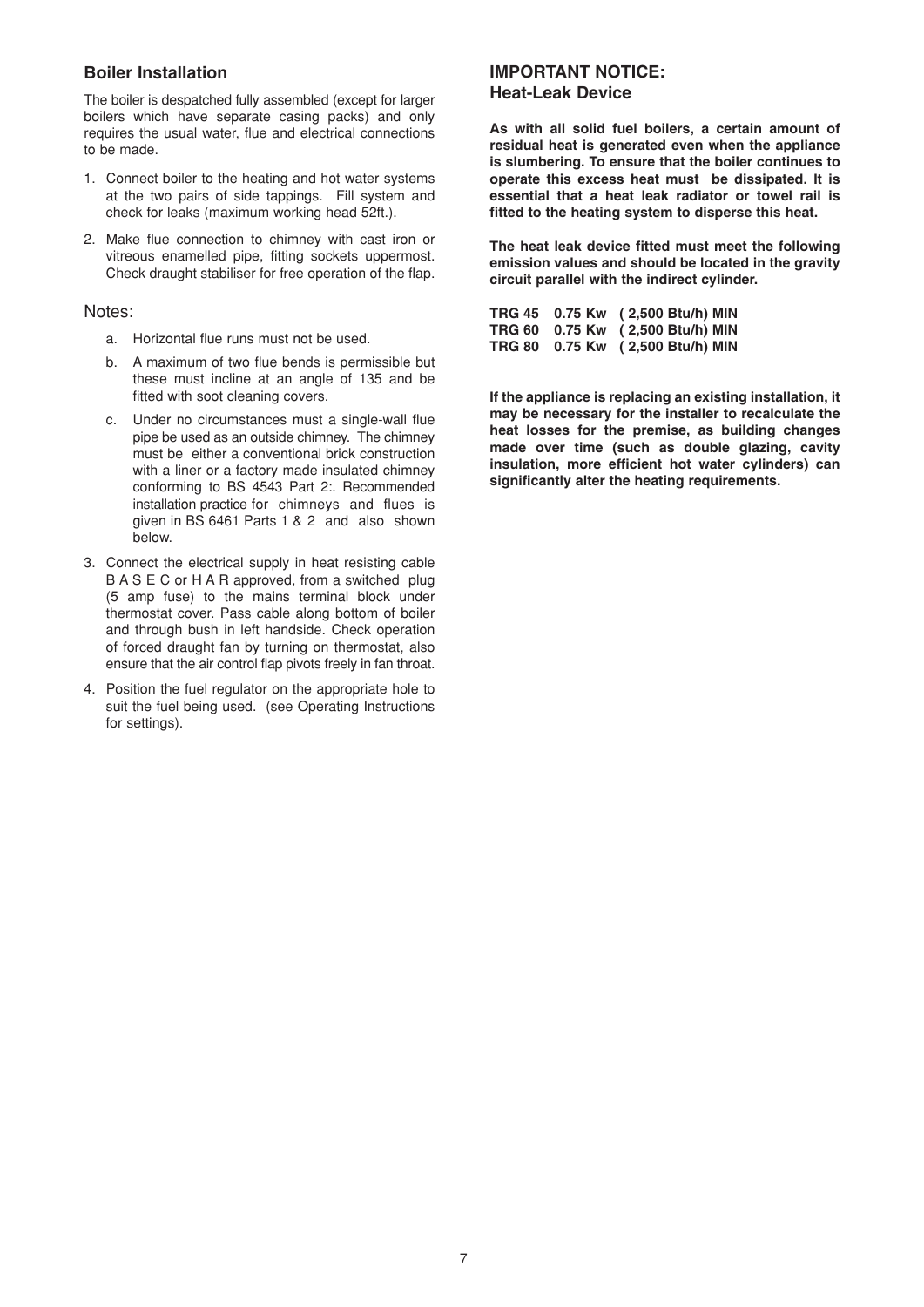### **5. SERVICING**

#### **IMPORTANT: ISOLATE ELECTRICAL SUPPLY TO THE BOILER BY REMOVING THE MAINS SUPPLY PLUG**

To maintain the boiler's thermal efficiency and reliable operation, it should be serviced annually by a qualified engineer.

#### **ELECTRICAL WORK SHOULD BE CARRIED OUT BY A QUALIFIED ENGINEER.**

If the boiler is used to provide central heating and hot water all year round, the best time for its annual service is just before the start of the heating season. Where the boiler is shut down for the summer months, the service should be carried out as soon as possible after the end of the heating season.

### **Boiler Flue Cleaning**

To maintain the high thermal efficiency of the boiler and to avoid the possibility of **DANGEROUS GASES** being emitted, it is necessary to keep the internal flue-ways clear by scraping off deposits at regular intervals - weekly in Winter and according to usage in Summer.

Important: Always ensure the special scraper provided is pushed down the full depth of flue-ways to stop position on shaft. This gives a positive indication the flue-ways are clear.

Access for cleaning is gained by lifting off top casing and removing draught-stabiliser on the TRG 45 and 60, hinging up draught stabiliser on the TRG 80.

Any loose fly ash deposits in the flue outlet should be removed from the boiler rather than brushed down the flueways where they could smother the fire.

Before cleaning the flue-ways ensure a bright fire exists, then switch fan "OFF".

Remember to switch fan "ON" after cleaning.

### **Chimney and Flue Pipe Cleaning**

The flue pipe and any bends should be cleaned every 3 months and the chimney swept annually.

Note: In areas subject to heavy rain, it is recommended that the chimney is swept twice a year.

### **Air Tightness**

Always ensure that the fire door and hopper lid/chute are securely latched and air tight, otherwise the boiler will not give its full output and furthermore overheating may occur during "idling" conditions.

### **Shutting Down**

When shutting down boiler for a prolonged period the following procedure should be carried out:

- a. Switch off electrical supply.
- b. Remove all fuel from hopper and fire box.
- c. Thoroughly scrape all deposits from the flue-ways, hopper and fire box.
- d. Empty ashpan.
- e. Leave fire door and hopper lid/chute partially open to ensure good ventilation through the boiler.
- f. As a further safeguard against corrosion it is a good plan to coat the internal surfaces with an anti-corrosion treatment.

### **Annual Maintenance**

The following items should be checked for correct operation and cleaned where necessary:

Fan unit, draught stabiliser flap thermostat, air control flap, secondary air duct(s) and clinker ram mechanism. All air and flue sealing joints should also be inspected and replaced or made good as necessary.

### **Safety Switch**

Check for fly-ash deposits in the flue opening at the back of Safety Switch. Remove draught-stabiliser and insert a small bottle brush into hole to clear out any deposits. This hole is provided to allow cool air from the room to be drawn over the Safety Switch during normal operation of the boiler but also allow hot gases to be blown out in the event of a flue- or chimney blockage. It is therefore important for the hole to be kept clear at all times for correct operation of the Safety Switch.

### **Cleaning Tool**

A special scraper is provided for cleaning boiler flue-ways.

### **Warning:**

Before re-lighting and in particular at the start of the heating season or after a period of shut down it is important to check that the boiler flue-ways, flue-pipe and chimney have not become obstructed by a fall of deposits or are blocked in any other way. Seek professional advice if in doubt.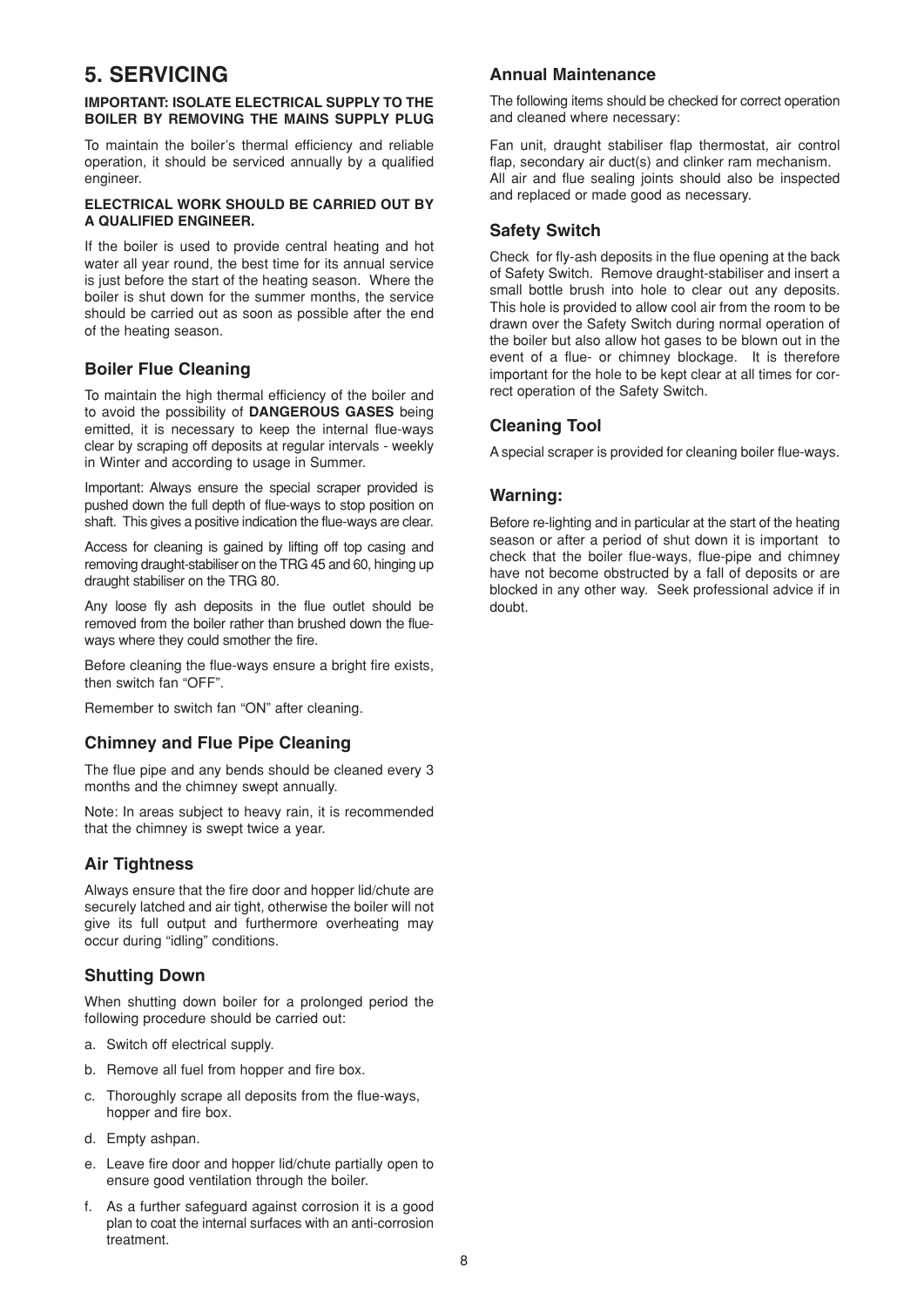### **6. SPARES**

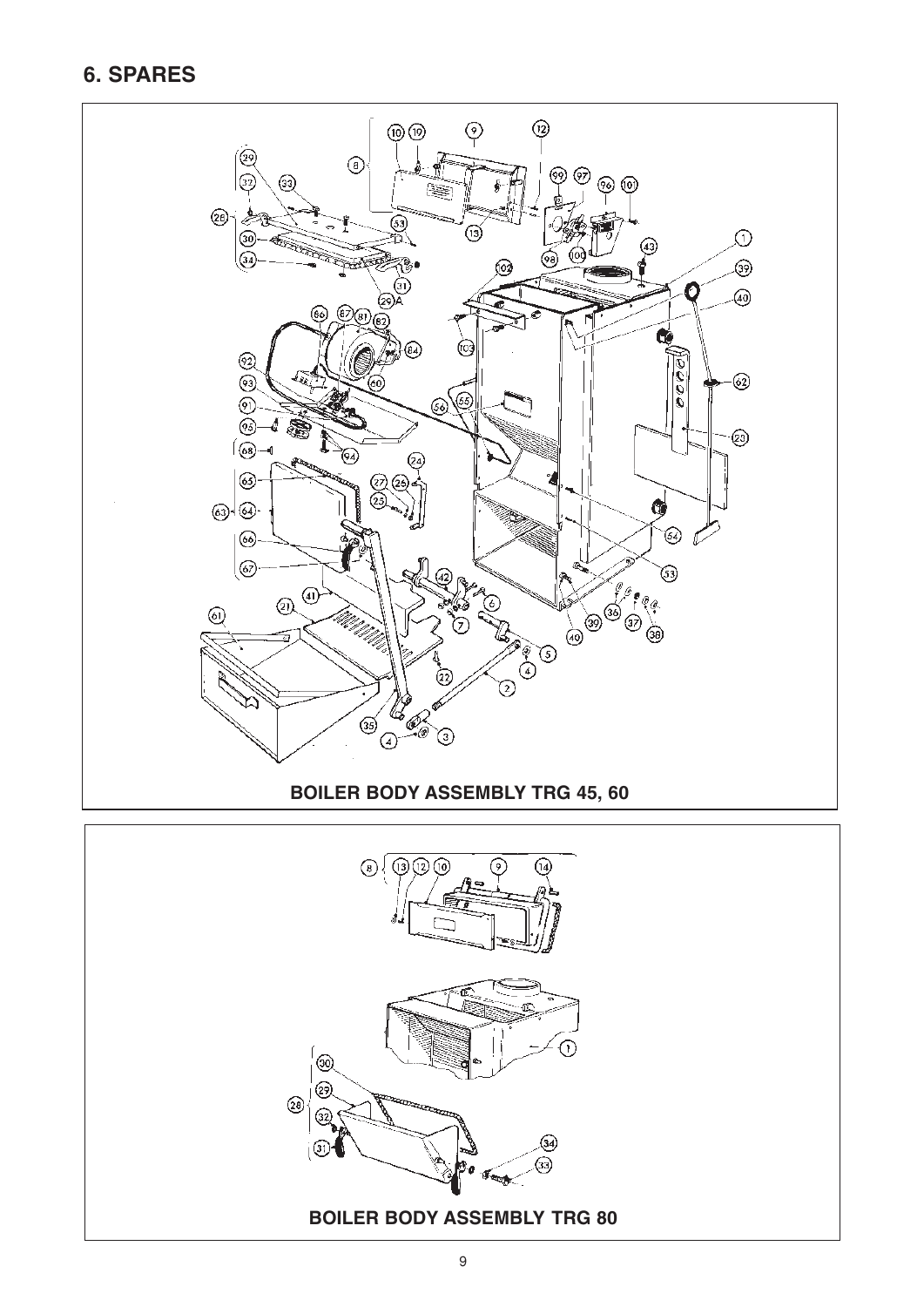| Item No. | <b>Description</b>                       | <b>TRG 45</b> | <b>TRG 60</b> | <b>TRG 80</b> | No. OFF |  |
|----------|------------------------------------------|---------------|---------------|---------------|---------|--|
| 1        | Body                                     | 36510         | 36610         | 37510         |         |  |
| 8        | Draught/Stab Assembly                    | 36551         | 36651         | 37680         |         |  |
| 21       | <b>Fire Plate</b>                        | 37061         | 37275         | 37630         |         |  |
| 23       | <b>Fuel Regulator</b>                    | 37056         | 37272         | 37590         |         |  |
| 28       | Hopper/Lid Assembly                      | 36571         | 36671         | 37570         |         |  |
| 30       | Seal                                     | 98178         | 98178         | 98178         |         |  |
| 61       | <b>Clinker Tray Assembly</b>             | 36505         | 36705         | 37720         |         |  |
| 62       | Flue Scraper                             | 38500         | 38500         | 38500         |         |  |
| 65       | Seal                                     | 98178         | 98178         | 98178         |         |  |
| 81       | Fan Unit                                 | 37195         | 37195         | 37576         |         |  |
| 86       | Thermostat (Ranco)                       | 37991         | 37991         | 37991         |         |  |
| 93       | <b>Thermostat Control Cover Assembly</b> | 36566         | 36641         | 36145         |         |  |
| 98       | <b>Blocked Flue Stat</b>                 | 45651         | 45651         | 45651         |         |  |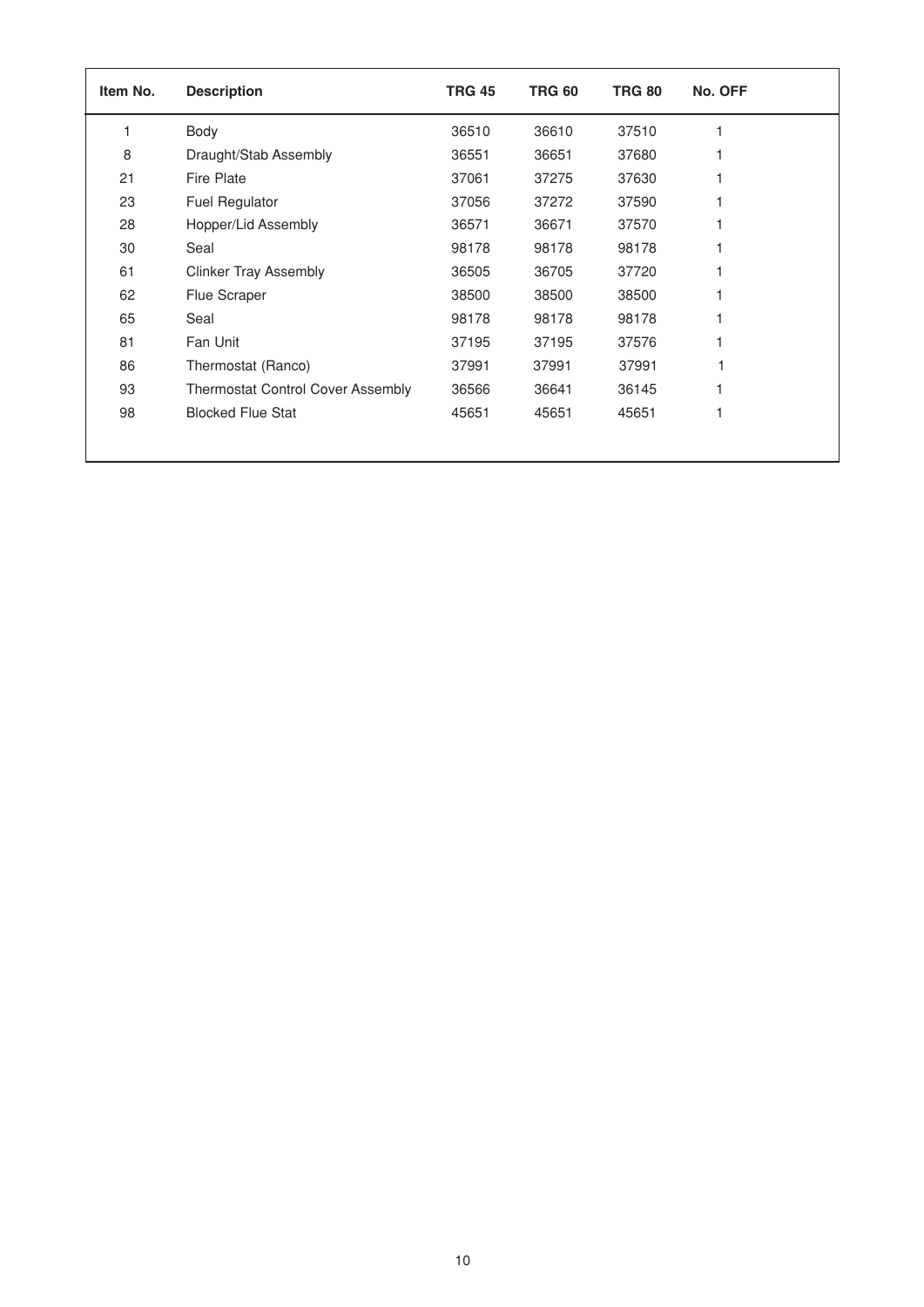### **CASING ASSEMBLY**

| ITEM No. | <b>DESCRIPTION</b>                     | TRG 45 | <b>TRG 60</b> | <b>TRG 80</b> | No.Off         |  |
|----------|----------------------------------------|--------|---------------|---------------|----------------|--|
| 1        | <b>DOOR ASSEMBLY</b>                   | 36591  | 36691         | 37740         |                |  |
| 11       | LATCH, FASTEX ITW                      | 95248  | 95248         | 95248         |                |  |
| 12       | SIDE ASSEMBLY L/H                      | 36595  | 36595         | 37750         |                |  |
| 13       | SIDE ASSEMBLY R/H                      | 36596  | 36596         | 37760         |                |  |
| 14       | SIDE FIXING ANGLE ASSEMBLY             | 36561  | 36561         | 37160         | $\overline{2}$ |  |
| 16       | STUD SPIRE No. 5 BV2141/17             | 95191  | 95191         | 95191         | 4              |  |
| 17       | WASHER, SHAKEPROOF 4BA92211            | 92198  | 92198         | 92198         | 4              |  |
| 18       | SCREW ROUND HEAD 4BA X 3/16"           | 91267  | 91267         | 91267         | 4              |  |
| 20       | <b>DOOR STRIKE 263 E1561-01</b>        | 95249  | 95249         | 95249         |                |  |
| 21       | <b>TOP ASSEMBLY</b>                    |        |               | 37770         |                |  |
| 23       | LATCH, SPIRE SCO2130                   | 95210  | 95210         | 95210         | 4              |  |
|          | <b>FRONT &amp; REAR PANEL ASSEMBLY</b> | 36581  | 36681         |               |                |  |
| 24       | <b>REAR PANEL</b>                      | 36582  | 36682         |               |                |  |
| 25       | <b>FRONT PANEL</b>                     | 36586  | 36686         |               |                |  |
| 26       | L/H HINGE BRACKET ASSEMBLY             | 36584  | 36584         |               |                |  |
| 27       | R/H HINGE BRACKET ASSEMBLY             | 36585  | 36585         |               |                |  |
|          |                                        |        |               |               |                |  |

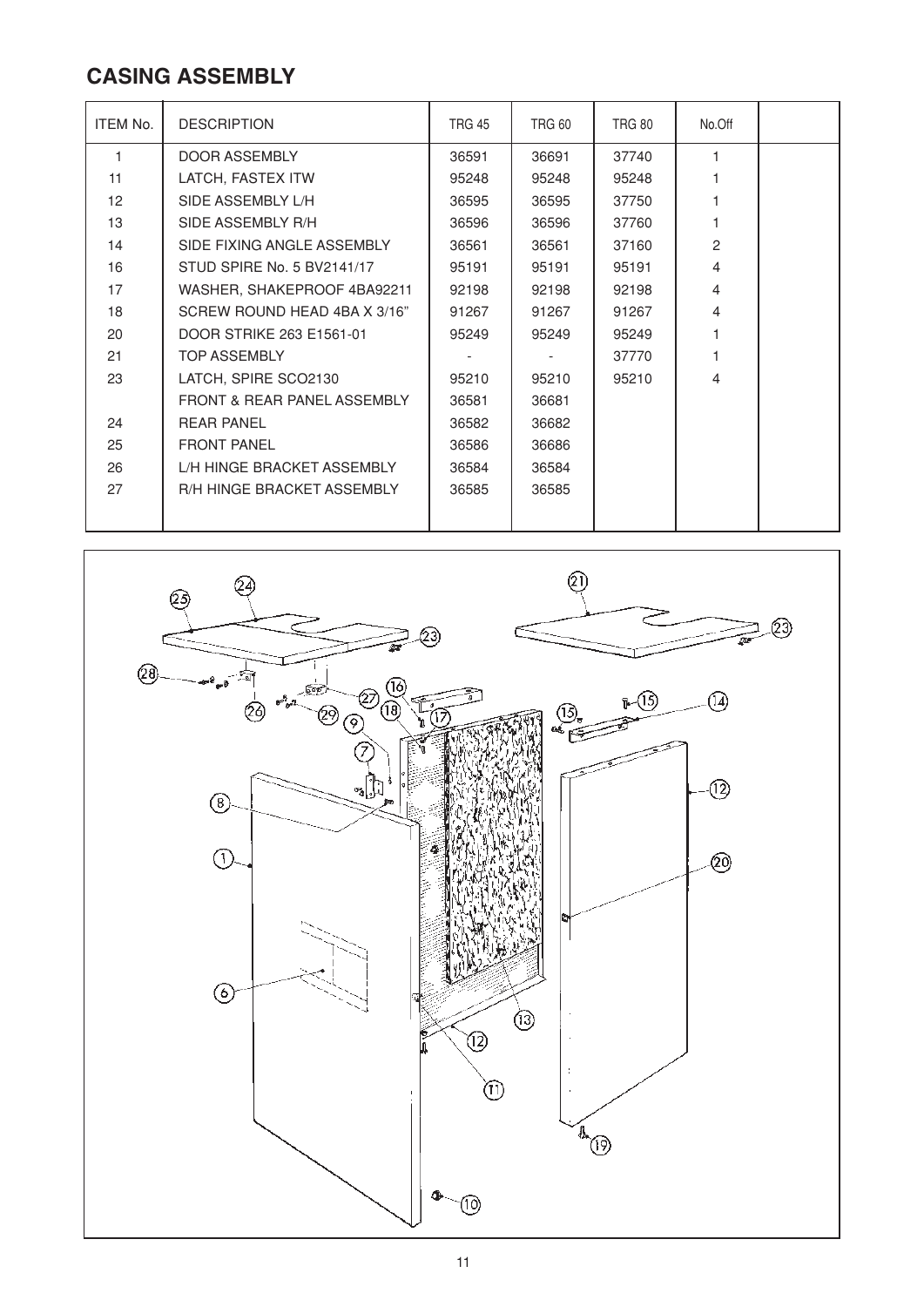### **7. FAULT FINDING**

| <b>FAULT</b>       | <b>POSSIBLE CAUSE</b>                | <b>ACTION</b>                                                                                                                                                                                                                                                                                                                                                       |
|--------------------|--------------------------------------|---------------------------------------------------------------------------------------------------------------------------------------------------------------------------------------------------------------------------------------------------------------------------------------------------------------------------------------------------------------------|
| <b>FUMES</b>       | Blocked flues.                       | Switch fan "off" immediately. Open windows<br>and doors etc., to disperse fumes. Remove<br>all burning fuel from boiler. Locate and<br>remove cause of blockage.                                                                                                                                                                                                    |
|                    |                                      | DO NOT ATTEMPT TO USE BOILER UNTIL<br><b>TROUBLE HAS BEEN RECTIFIED -</b><br><b>COMBUSTION FUMES ARE DANGEROUS.</b>                                                                                                                                                                                                                                                 |
|                    | Downdraught.                         | Increase height of chimney above roof ridge<br>or adjacent building. If the foregoing is not<br>possible fit an anti-downdraught flue terminal<br>such as an 'OH' pot.                                                                                                                                                                                              |
| <b>OVERHEATING</b> | Too much Idling Air.                 | Although the Idling Screw is factory set to<br>suit most conditions, chimneys giving a high<br>draught may require a reduction in the Idling<br>Setting to limit the air input. Release lock-<br>nut and screw out Idling Screw one or two<br>turns, then tighten lock-nut.                                                                                         |
|                    | Excessive draught.                   | Fit an additional draught stabiliser in the<br>chimney or flue-pipe.                                                                                                                                                                                                                                                                                                |
|                    | Fan blowing continuously.            | Check operation of thermostat for ON-OFF<br>Replace thermostat if switch<br>switching.<br>faulty. Ensure that thermostat phial is fully<br>inserted in its pocket.                                                                                                                                                                                                  |
|                    | Hopper/lid chute not sealing.        | Check seal and replace if necessary                                                                                                                                                                                                                                                                                                                                 |
|                    | Fire door not sealing.               | Check seal and replace if necessary.                                                                                                                                                                                                                                                                                                                                |
| <b>FIRE OUT</b>    | Insufficient Idling Air.             | Screw in Idling Screw one or two turns to<br>increase air supply.                                                                                                                                                                                                                                                                                                   |
|                    | Firebed choked with clinker and ash. | Declinker firebed until 'fresh' fuel is seen<br>and re-light.                                                                                                                                                                                                                                                                                                       |
|                    | Insufficient draught.                | Clean boiler flue-ways and sweep chimney.<br>Ensure that draught stabiliser closes when<br>draught is low                                                                                                                                                                                                                                                           |
|                    | Wet fuel.                            | Ensure fuel is reasonably dry before using.                                                                                                                                                                                                                                                                                                                         |
|                    | Poor quality fuel.                   | When ordering from Fuel Supplier specify<br>for use with Trianco TRG boiler. (see page 1)                                                                                                                                                                                                                                                                           |
|                    | Stoppage in hopper feed.             | Empty hopper and remove obstruction. Use<br>a sieve to remove oversize fuel and foreign<br>matter.                                                                                                                                                                                                                                                                  |
|                    | Thermostat setting too low.          | Increase thermostat setting.                                                                                                                                                                                                                                                                                                                                        |
|                    | Fan failure                          | Check electrical supply for temporary cut.<br>Check fuses.                                                                                                                                                                                                                                                                                                          |
|                    | Chimney blockage.                    | The boiler should have shut down to a safe<br>condition due to the operation of the Safety<br>Switch and the red warning light will be ON.<br>Open windows and doors to disperse any<br>fumes that may have been emitted during<br>the operation of the safety switch. Locate<br>and remove cause of blockage which might<br>be either in the flue pipe or chimney. |
|                    |                                      | DO NOT ATTEMPT TO USE THE BOILER<br>UNTIL THE BLOCKAGE HAS BEEN<br><b>CLEARED. COMBUSTION FUMES ARE</b><br><b>DANGEROUS.</b>                                                                                                                                                                                                                                        |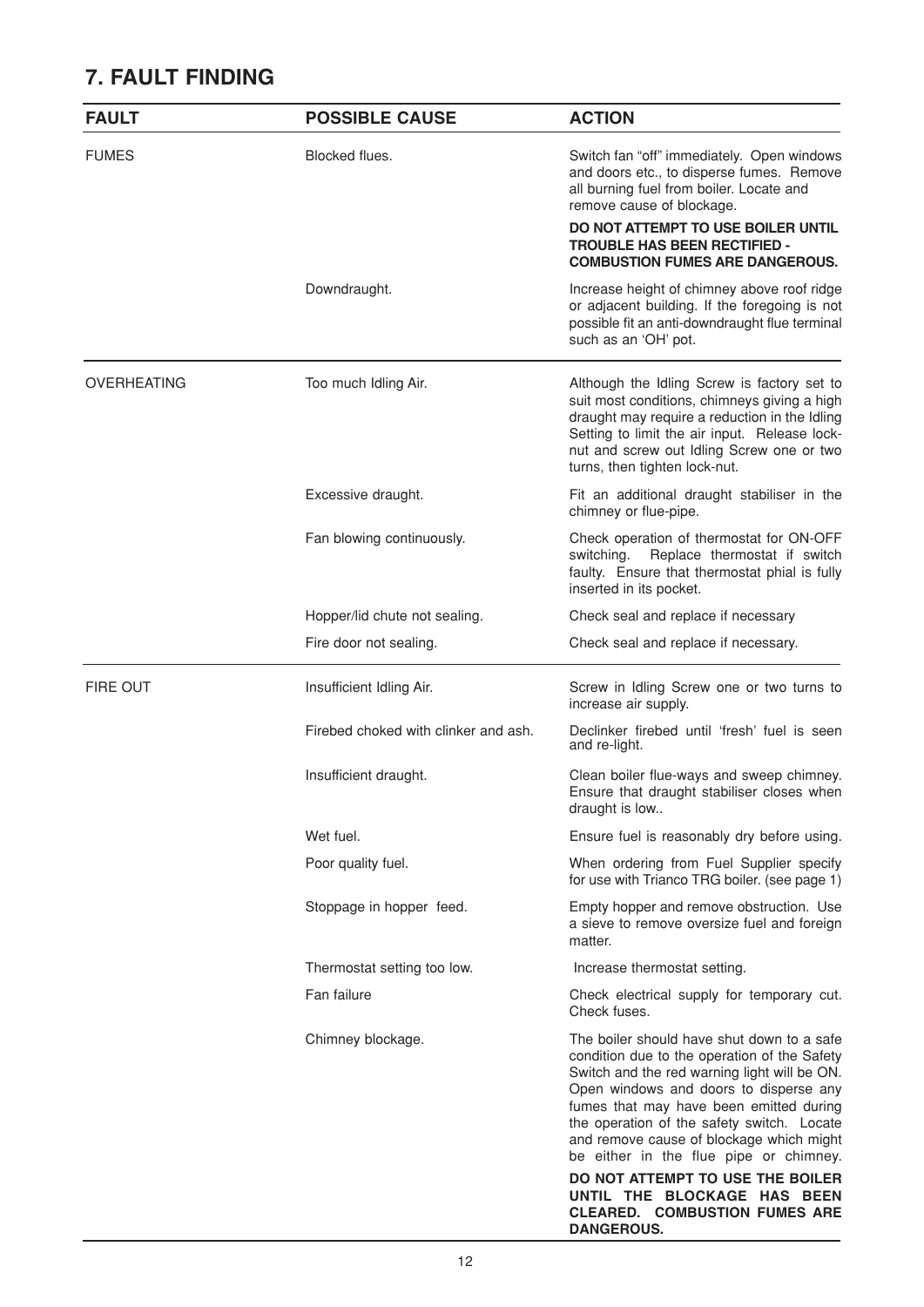### **FAULT FINDING (Continued)**

| <b>FAULT</b>                                  | <b>POSSIBLE CAUSE</b>                                                                                                      | <b>ACTION</b>                                                                                                                                                                                                                                                                                                      |
|-----------------------------------------------|----------------------------------------------------------------------------------------------------------------------------|--------------------------------------------------------------------------------------------------------------------------------------------------------------------------------------------------------------------------------------------------------------------------------------------------------------------|
| <b>FIRE OUT</b>                               | Chimney blockage continued.                                                                                                | To start boiler, push the Safety Switch reset<br>button and re-light fire if necessary.<br>(See Fig 2.)                                                                                                                                                                                                            |
|                                               |                                                                                                                            | Note: If a flue blockage is not found, the<br>Safety Switch may have operated as a<br>result of persistent downdraught. If this is<br>the case, an anti-downdraught cowl should<br>be fitted to the top of the chimney such as<br>an 'OH' pot or similar, or extend the chimney<br>height above the pressure zone. |
| <b>FAILURE TO REACH</b><br>THERMOSTAT SETTING | Continuous fan blowing                                                                                                     | Check that system is not in excess of boiler<br>output.                                                                                                                                                                                                                                                            |
|                                               | Blockage in hopper.                                                                                                        | Empty hopper and remove obstruction.                                                                                                                                                                                                                                                                               |
|                                               |                                                                                                                            | Clinker and ash build up in fire box.<br>Declinker firebed and if necessary re-light<br>boiler.                                                                                                                                                                                                                    |
|                                               | Fan runner blades choked.                                                                                                  | Remove and clean.                                                                                                                                                                                                                                                                                                  |
|                                               | Air control flap not opening<br>to "blast" setting.                                                                        | Remove fan and clean flap to ensure free<br>operation.                                                                                                                                                                                                                                                             |
| <b>BLOW BACK</b>                              | Delayed ignition of flue gases.                                                                                            | Always recover fire to a bright condition as<br>quickly as possible after clinkering.                                                                                                                                                                                                                              |
|                                               | Incorrect declinkering                                                                                                     | Ensure fire is recovered by turning on fan<br>for a few minutes both before and after<br>declinkering.                                                                                                                                                                                                             |
|                                               | Over declinkering                                                                                                          | Do not declinker more than two strokes at<br>any declinkering operation.<br>Hopper allowed to empty below fuel regulator<br>plate and then re-filled. Always keep hopper<br>topped up and never let fuel fall below fuel<br>regulator plate.                                                                       |
| <b>EXCESSIVE</b><br><b>FUEL CONSUMPTION</b>   | No system controls.                                                                                                        | Fit time-switch and room stat. to control<br>heating pump for specific periods of the day.<br>Also fit thermostat radiator valves or zone<br>valves controlled by room stats                                                                                                                                       |
|                                               | Boiler thermostat sensing phial<br>chilled by a cold draught causing<br>stat, to keep fan running.                         | Stop cause of draught and ensure stat. phial<br>is thermally insulated by the fibre glass<br>blanket inside boiler casing.                                                                                                                                                                                         |
|                                               | Firebed partly choked with ash<br>and clinker causing fan to blow<br>continuously in an attempt to<br>reach stat. setting. | Declinker firebed several times until live fire<br>is seen at front of bed. Also remove any<br>large clinkers that may have built-up at<br>either side of fire-bed. Remember the more<br>fuel in combustion the quicker the fan is shut<br>off by the thermostat.                                                  |